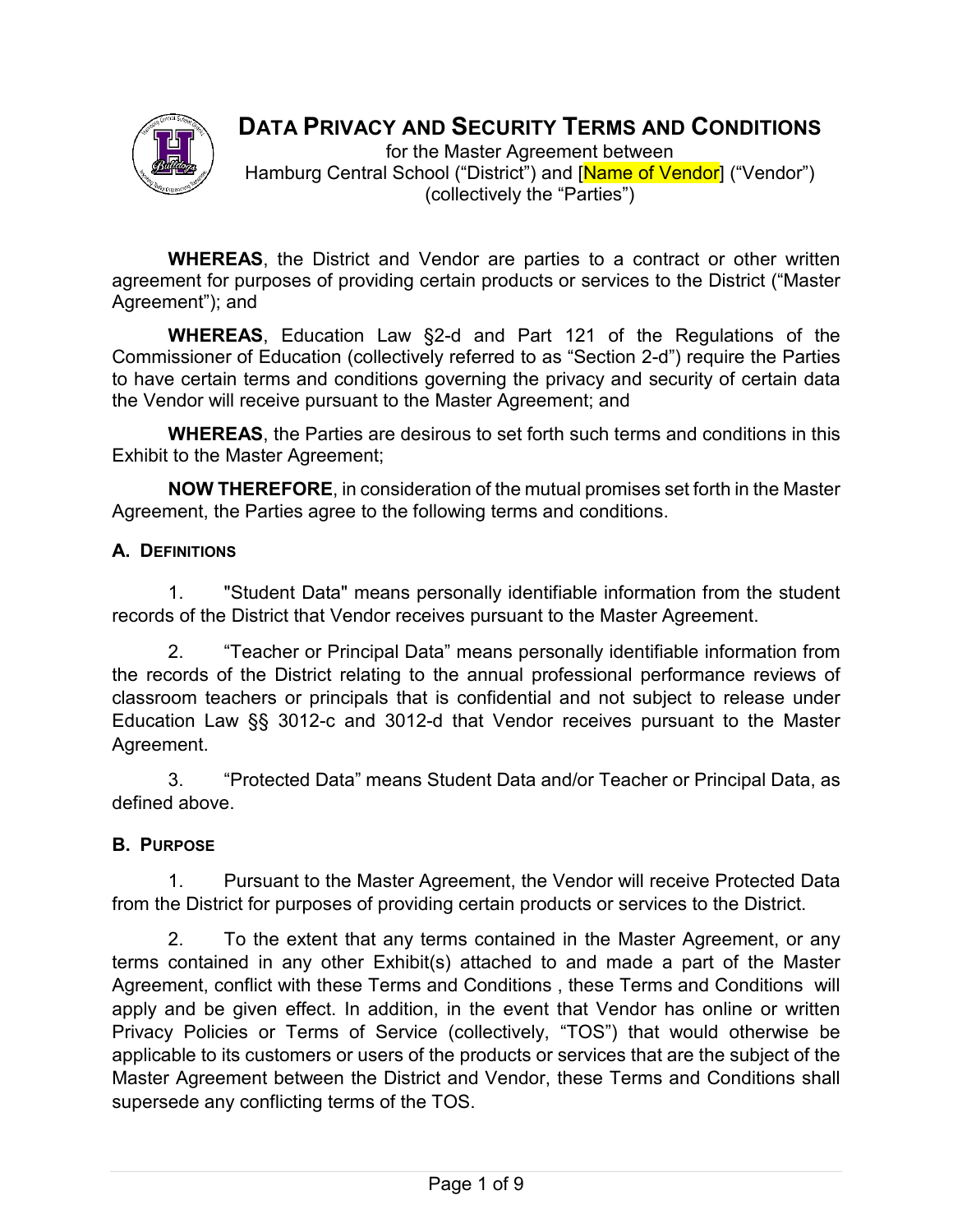# **C. DATA SHARING AND CONFIDENTIALITY**

#### 1. Vendor Acknowledgments

i. Vendor acknowledges that the Protected Data it receives pursuant to the Master Agreement originates from the District and that this Protected Data belongs to and is owned by the District.

ii. Vendor will maintain the confidentiality of the Protected Data it receives in accordance with federal and state law (including but not limited to Section 2-d) and will comply with the District's policy on data privacy and security. The District will provide Vendor with a copy of its policy on data privacy and security upon request.

#### 2. Vendor's Data Privacy and Security Plan

i. Vendor will implement all state, federal, and local data privacy and security requirements and such requirements contained within the Master Agreement and these Terms and Conditions including but not limited to the requirements set forth in the Parents' Bill of Rights and the Supplemental Information set forth below, consistent with the District's data privacy and security policy.

ii. Vendor will have specific administrative, operational and technical safeguards and practices in place to protect Protected Data that it receives from the District under the Master Agreement.

iii. Vendor has provided or will provide training on the federal and state laws governing confidentiality of Protected Data for any of its officers or employees or assignees, if applicable, who will have access to Protected Data, prior to receiving access.

iv. If Vendor uses any subcontractor(s), Vendor will require such subcontractor(s) or other authorized persons or entities to whom it may disclose Protected Data to execute written agreements acknowledging that the data protection obligations imposed on Vendor by state and federal law, the Master Agreement, and these Terms and Conditions shall apply to the subcontractor.

v. Vendor will follow certain procedures for the return, transition, deletion, and/or destruction of Protected Data upon termination, expiration or assignment (to the extent authorized) of the Master Agreement as set forth in detail in the Supplemental Information below.

vi. Vendor will manage data privacy and security incidents that implicate Protected Data and will develop and implement plans to identify breaches or unauthorized disclosures. Vendor will provide prompt notification to the District of any breaches or unauthorized disclosures of Protected Data in accordance with the provisions of Section 3 herein.

3. Notification of Breach or Unauthorized Release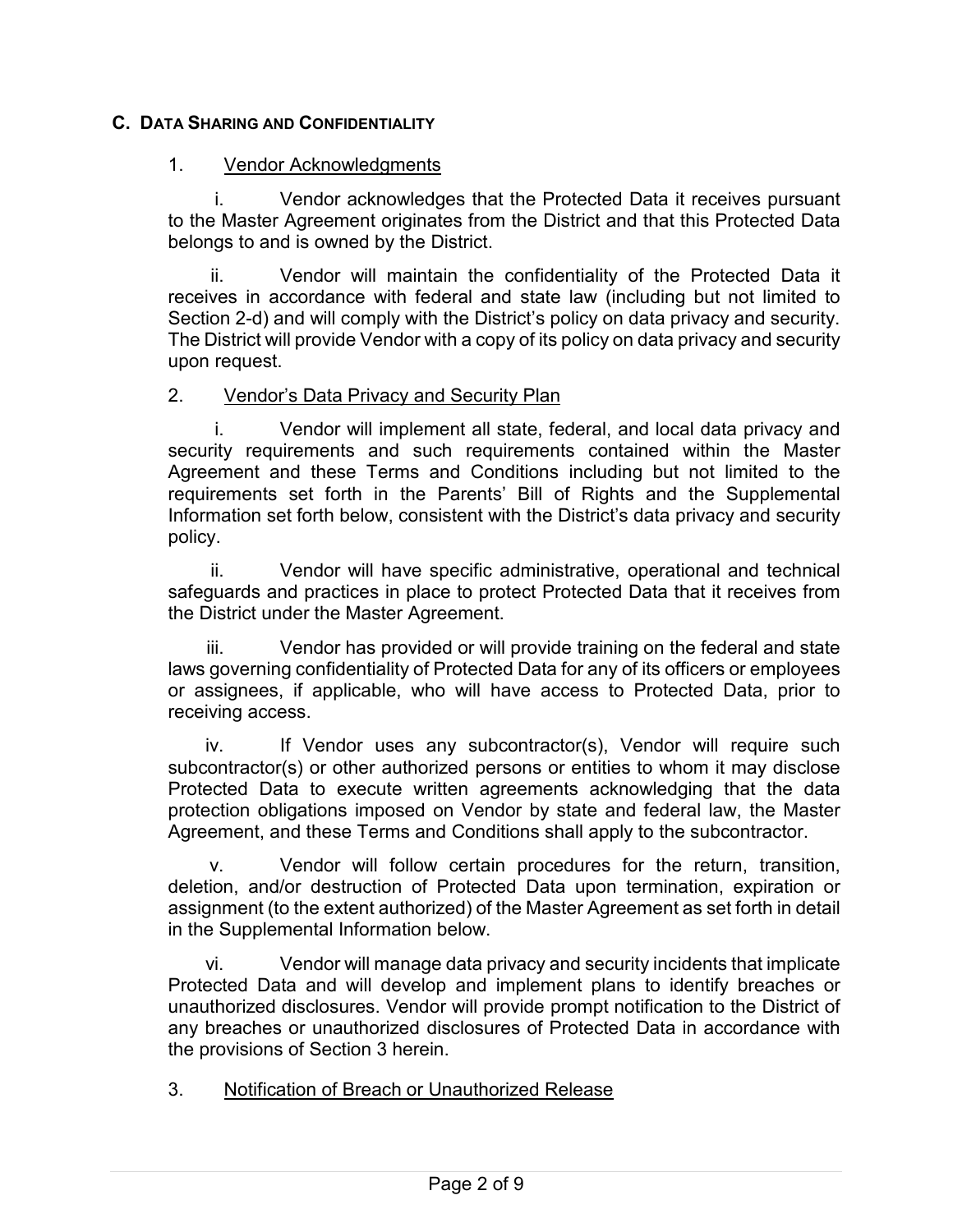With respect to any breach or unauthorized release of Protected Data, including any breach or unauthorized release of Protected Data by Vendor's assignees or subcontractors, Vendor acknowledges and agrees to the following:

i. Vendor will promptly notify the District of any breach or unauthorized release of Protected Data, in the most expedient way possible and without unreasonable delay, but no more than seven (7) calendar days after Vendor has discovered or been informed of the breach or unauthorized release.

ii. Vendor will provide such notification to the District by contacting Data Privacy Officer directly by email at [dataprotection@hcsdk12.org](mailto:dataprotection@hcsdk12.org) or by calling 716-646-3280 ext. 4136.

iii. Vendor will cooperate with the District and provide as much information as possible directly to Data Privacy Officer or his/her designee about the incident, including but not limited to: a description of the incident, the date of the incident, the date Vendor discovered or was informed of the incident, a description of the types of Protected Data involved, an estimate of the number of records affected, the schools within the District affected, what the Vendor has done or plans to do to investigate the incident, stop the breach and mitigate any further unauthorized access or release of Protected Data, and contact information for Vendor representatives who can assist affected individuals that may have additional questions.

iv. Vendor acknowledges that upon initial notification from Vendor, the District has an obligation under Section 2-d to in turn notify the Chief Privacy Officer in the New York State Education Department ("CPO"). Vendor agrees not to provide such notification to the CPO directly unless requested by the District or otherwise required by law. In the event the CPO contacts Vendor directly or requests more information from Vendor regarding the incident after having been initially informed of the incident by the District, Vendor will promptly inform Data Privacy Officer or his/her designee.

v. Vendor will cooperate with the District and law enforcement to protect the integrity of investigations into the breach or unauthorized release of Protected Data.

vi. Vendor will pay for or promptly reimburse the District for the full cost of notification, in the event the District is required under Section 2-d to notify affected parents, students, teachers or principals of a breach or unauthorized release of Protected Data attributed to Vendor, its subcontractors or assignees.

# 4. Additional Statutory and Regulatory Obligations

Vendor acknowledges additional obligations under Section 2-d and that any failure to fulfill one or more of these statutory or regulatory obligations will be deemed a breach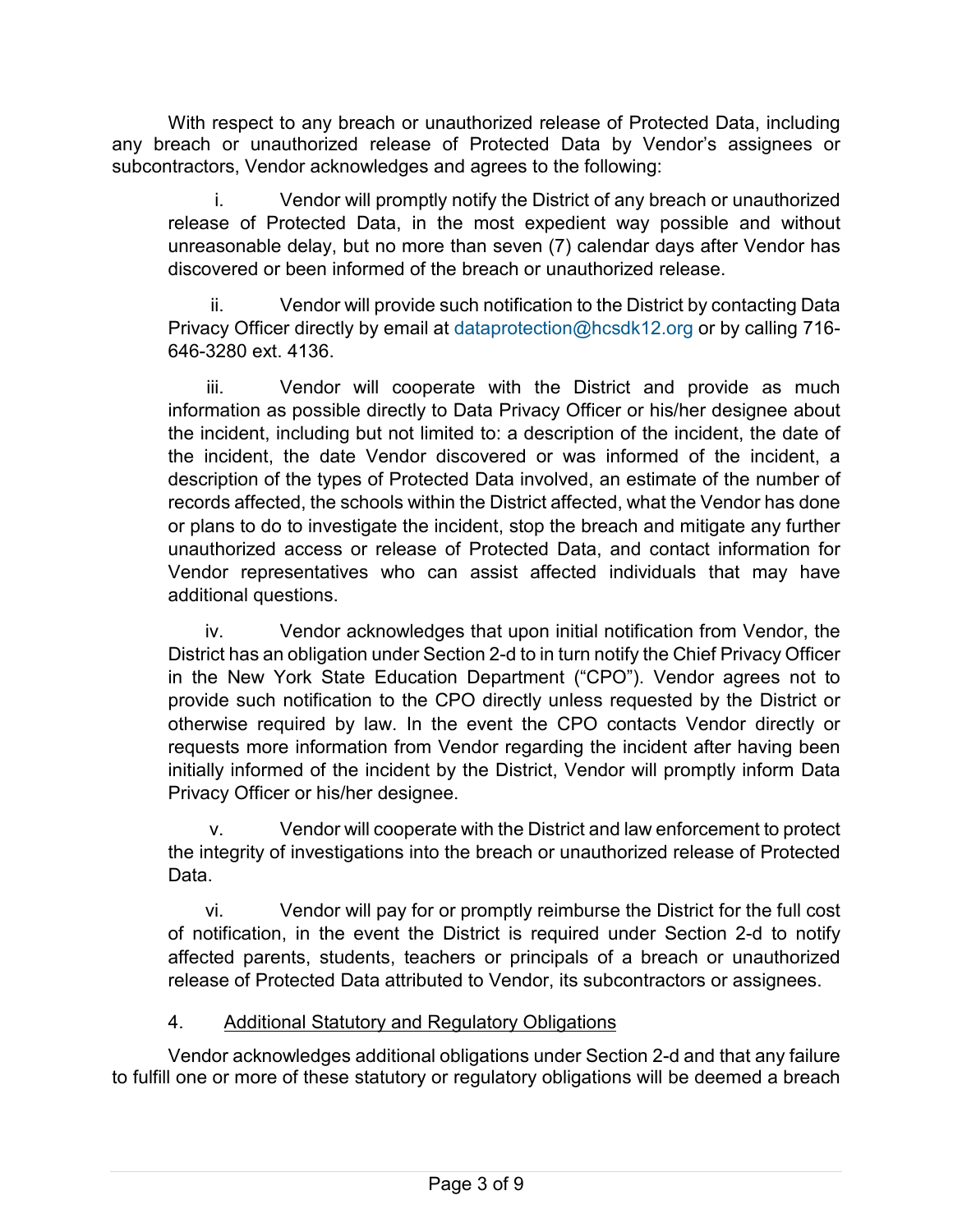of the Master Agreement and these Terms and Conditions. Vendor acknowledges and agrees to the following:

i. To limit internal access to Protected Data to only those employees or subcontractors that need access to the Protected Data in order to assist Vendor in fulfilling one or more of its obligations to the District under the Master Agreement.

ii. To not use Protected Data for any purposes not explicitly authorized in the Master Agreement or these Terms and Conditions.

iii. To not disclose any Protected Data to any other party, except for authorized employees, subcontractors, or assignees of Vendor using the information to carry out Vendor's obligations to the District and in compliance with state and federal law, regulations and the terms of the Master Agreement, unless:

a. the parent or eligible student provided prior written consent; or

b. the disclosure is required by statute or court order and notice of the disclosure is provided to the District no later than the time of disclosure, unless such notice is expressly prohibited by the statute or court order.

iv. To maintain reasonable administrative, technical, and physical safeguards to protect the security, confidentiality, and integrity of Protected Data in its custody.

v. To use encryption to protect Protected Data in its custody while in motion or at rest, using a technology or methodology specified or permitted by the Secretary of the U.S. Department of Health and Human Services in guidance issued under Section 13402(H)(2) of Public Law 111-5.

vi. To adopt technologies, safeguards and practices that align with the U.S. Department of Commerce National Institute for Standards and Technology Framework for Improving Critical Infrastructure Cybersecurity, "NIST Cybersecurity Framework" (Version 1.1).

vii. To not sell Protected Data nor use or disclose it for any marketing or commercial purpose or facilitate its use or disclosure by any other party for any marketing or commercial purpose or permit another party to do so.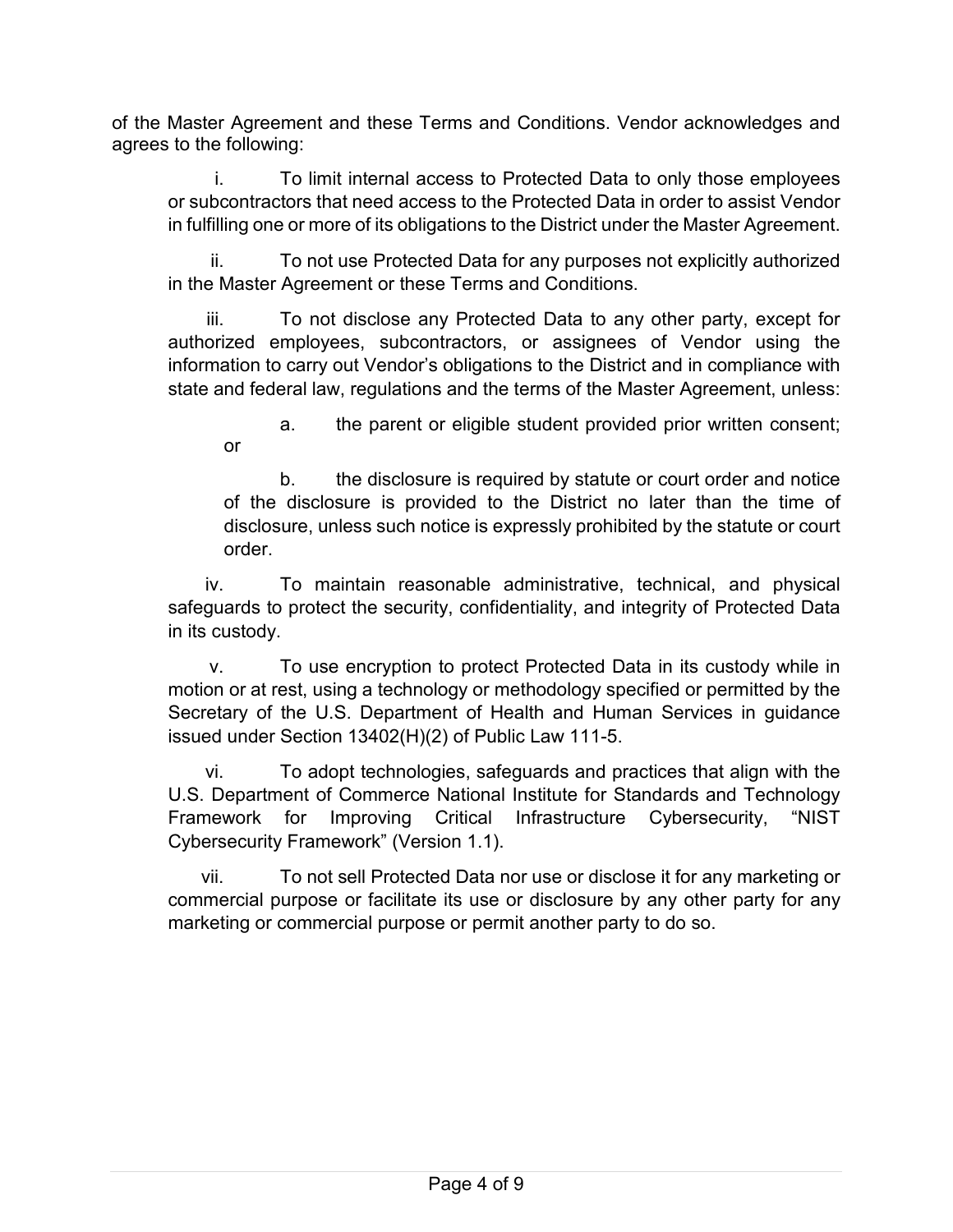#### **D. PARENTS' BILL OF RIGHTS AND SUPPLEMENTAL INFORMATION**

#### 1. Parents' Bill of Rights

Vendor acknowledges and agrees that the District's Parents' Bill of Rights as set forth herein and as posted on the District's website is incorporated into these Terms and Conditions.

#### **PARENTS' BILL OF RIGHTS FOR DATA PRIVACY AND SECURITY**

The Hamburg Central School District is committed to protecting the privacy and security of student data and teacher and principal data. In accordance with New York Education Law Section 2-d and its implementing regulations, the District informs the school community of the following:

- 1) A student's personally identifiable information cannot be sold or released for any commercial purposes.
- 2) Parents have the right to inspect and review the complete contents of their child's education record.
- 3) State and federal laws protect the confidentiality of personally identifiable information, and safeguards associated with industry standards and best practices, including but not limited to encryption, firewalls, and password protection, must be in place when data is stored or transferred.
- 4) A complete list of all student data elements collected by New York State is available for public review at the following website [http://www.nysed.gov/data](http://www.nysed.gov/data-privacy-security/student-data-inventory)[privacy-security/student-data-inventory](http://www.nysed.gov/data-privacy-security/student-data-inventory) or by writing to the Office of Information and Reporting Services, New York State Education Department, Room 865 EBA, 89 Washington Avenue, Albany, New York 12234.
- 5) Parents have the right to have complaints about possible breaches of student data addressed. Complaints should be directed in writing to Privacy Complaint, Chief Privacy Officer, New York State Education Department, 89 Washington Avenue, Albany, New York 12234. Complaints may also be submitted using the form available at the following website [http://www.nysed.gov/data-privacy](http://www.nysed.gov/data-privacy-security/report-improper-disclosure)[security/report-improper-disclosure.](http://www.nysed.gov/data-privacy-security/report-improper-disclosure)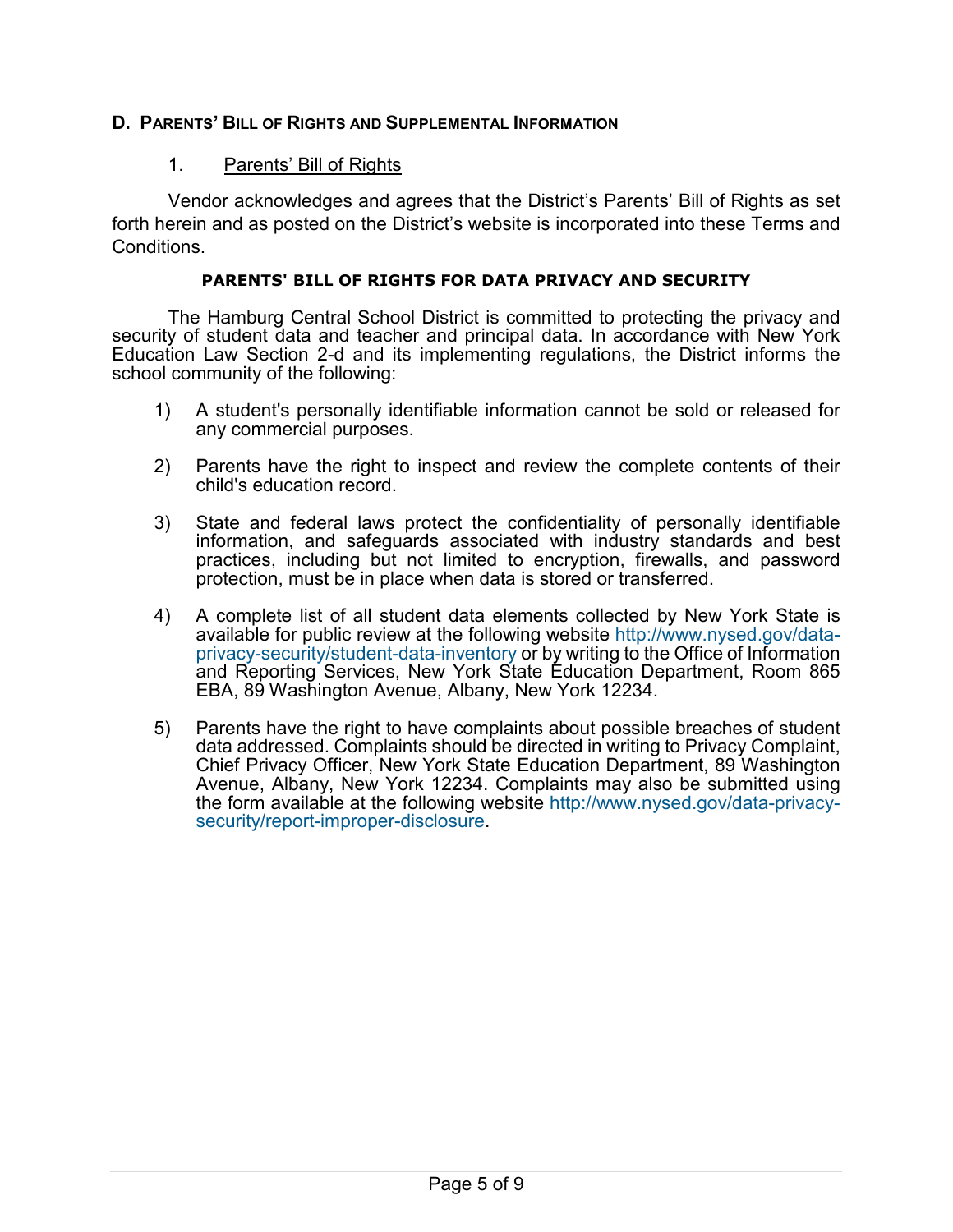#### Supplemental Information Regarding Third-Party Contractors

In the course of complying with its obligations under the law and providing educational services to District residents, the Hamburg School District has entered into agreements with third-party contractors. Pursuant to the setter these party contractors may have access to "student data" and/or "teacher or principal data," as those terms are defined by law and regulation.

Each contract or other written agreement that the District enters into with a third- party contractor where the third-party contractor receives student data or teacher or principal data from the District will include the following information:

- 1) The exclusive purposes for which the student data or teacher or principal data will be used by the third-party contractor, as defined in the contract;
- 2) How the third-party contractor will ensure that the subcontractors, or other authorized persons or entities to whom the third-party contractor will disclose the student data or teacher or principal data, if any, will abide by all applicable data protection and security requirements, including but not limited to those outlined in applicable laws and regulations (e.g., FERPA; Education Law Section 2-d);
- 3) The duration of the contract, including the contract's expiration date, and a description of what will happen to the student data or teacher or principal data upon expiration of the contract or other written agreement (e.g., whether, when, and in what format it will be returned to the District, and/or whether, when, and how the data will be destroyed);
- 4) If and how a parent, student, eligible student, teacher, or principal may challenge the accuracy of the student data or teacher or principal data that is collected;
- 5) Where the student data or teacher or principal data will be stored, described in a manner as to protect data security, and the security protections taken to ensure the data will be protected and data privacy and security risks mitigated; and
- 6) Address how the data will be protected using encryption while in motion and at rest.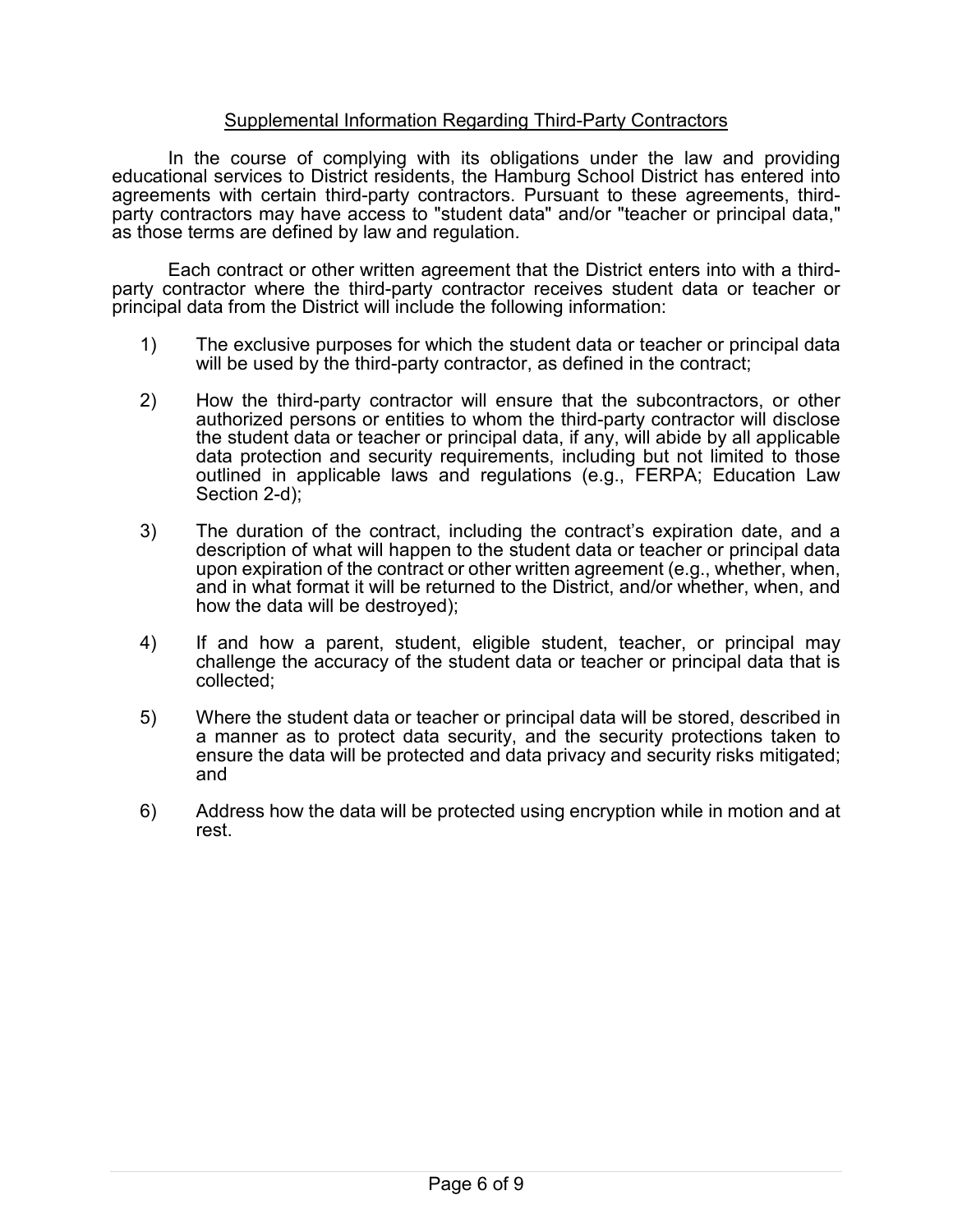# 2. Supplemental Information

The exclusive purpose for which Protected Data will be used is [*Describe Specific Products/Services Provided by Vendor*]. Vendor will not use the Protected Data for any other purposes not explicitly authorized herein or within the Master Agreement.

ii. In the event that Vendor engages subcontractors or other authorized persons or entities ("Subcontractors") to perform one or more of its obligations under the Master Agreement (including hosting of the Protected Data), Vendor will require Subcontractors to execute legally binding agreements acknowledging and agreeing to comply with all applicable data protection, privacy and security requirements required of Vendor under the Master Agreement, these Terms and Conditions, and applicable state and federal law and regulations.

iii. The Master Agreement commences on [Date] and expires on [Date]. Upon expiration of the Master Agreement without renewal, or upon termination of the Master Agreement prior to its expiration, Vendor will (select all that apply):

> $\Box$  Securely delete or otherwise destroy all Protected Data remaining in the possession of Vendor or any of its Subcontractors.

> $\Box$  Assist the District in exporting and returning all Protected Data previously received to the District in such formats as may be requested by the District.

> $\Box$  Contact the District requesting instruction for the deletion or return of all Protected Data.

In the event the Master Agreement is assigned to a successor Vendor (to the extent authorized by the Master Agreement), the Vendor will cooperate with the District as necessary to transition Protected Data to the successor Vendor prior to deletion.

Neither Vendor nor any Subcontractors will retain any Protected Data, copies, summaries or extracts of the Protected Data, or any de-identified Protected Data, on any storage medium whatsoever. Upon request, Vendor and/or Subcontractors will provide the District with a certification from an appropriate officer that these requirements have been satisfied in full.

iv. Parents or eligible students can challenge the accuracy of any Protected Data in accordance with the District's procedures for requesting amendment of education records under the Family Educational Rights and Privacy Act (FERPA). Teachers or principals may request to challenge the accuracy of APPR data provided to Vendor by following the appeal process in the District's applicable APPR Plan.

v. Any Protected Data will be stored on systems maintained by Vendor, or Subcontractor(s) under the direct control of Vendor, in a secure data center facility. The measures that Vendor (and, if applicable, Subcontractor(s)) will take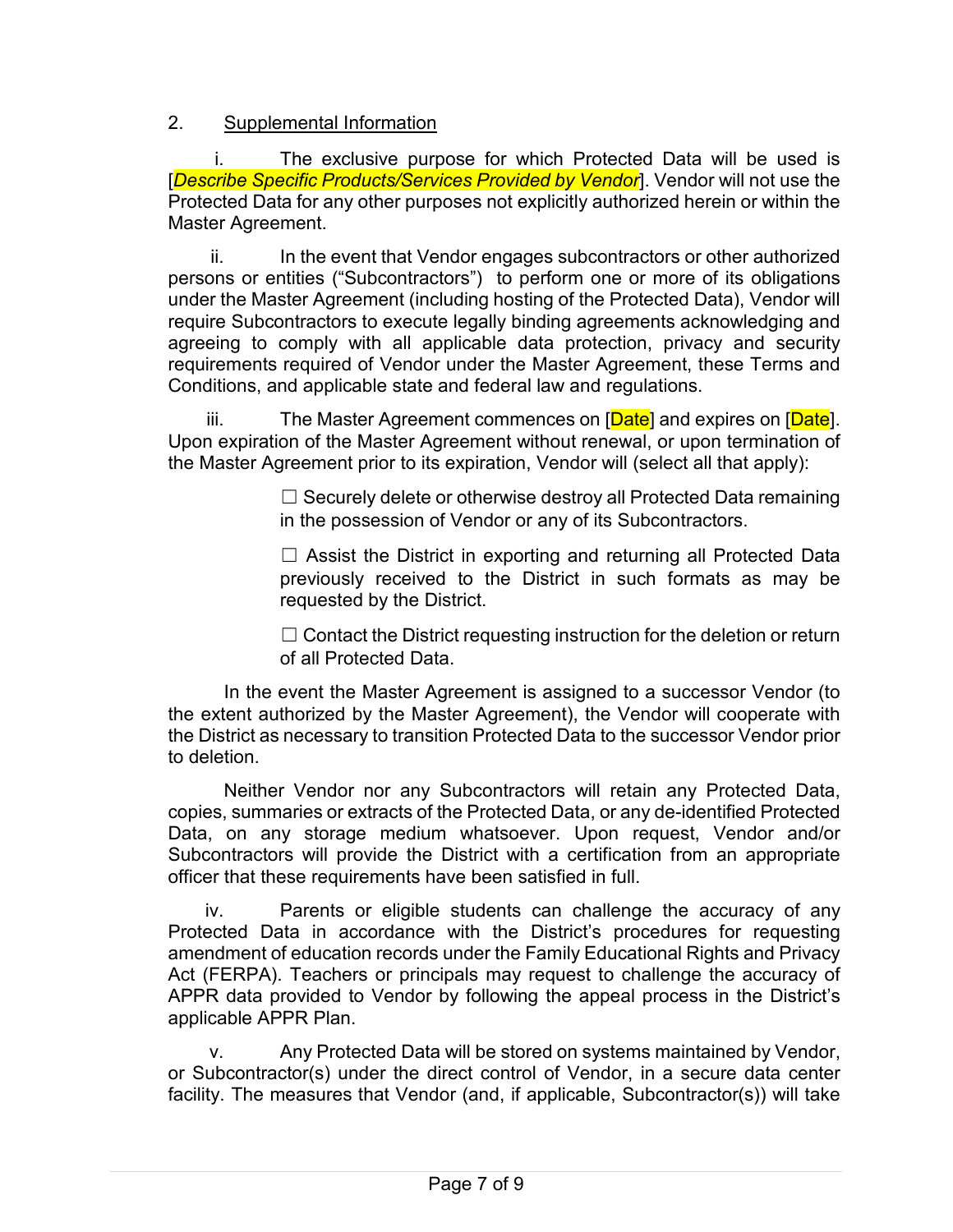to protect Protected Data include adoption of technologies, safeguards and practices that align with the U.S. Department of Commerce National Institute for Standards and Technology Framework for Improving Critical Infrastructure Cybersecurity, "NIST Cybersecurity Framework" (Version 1.1) and safeguards associated with industry standards and best practices including, but not limited to, disk encryption, file encryption, firewalls, and password protection.

vi. Vendor (and, if applicable, Subcontractor(s)) will use encryption to protect Protected Data in its custody while in motion or at rest, using a technology or methodology specified or permitted by the Secretary of the U.S. Department of Health and Human Services in guidance issued under Section 13402(H)(2) of Public Law 111-5.

# 3. Posting

In accordance with Section 2-d, the District will publish the Parents' Bill of Rights and Supplemental Information from these Terms and Conditions on its website. The District may redact the Parents' Bill of Rights and Supplemental Information to the extent necessary to safeguard the privacy and/or security of the District's data and/or technology infrastructure.